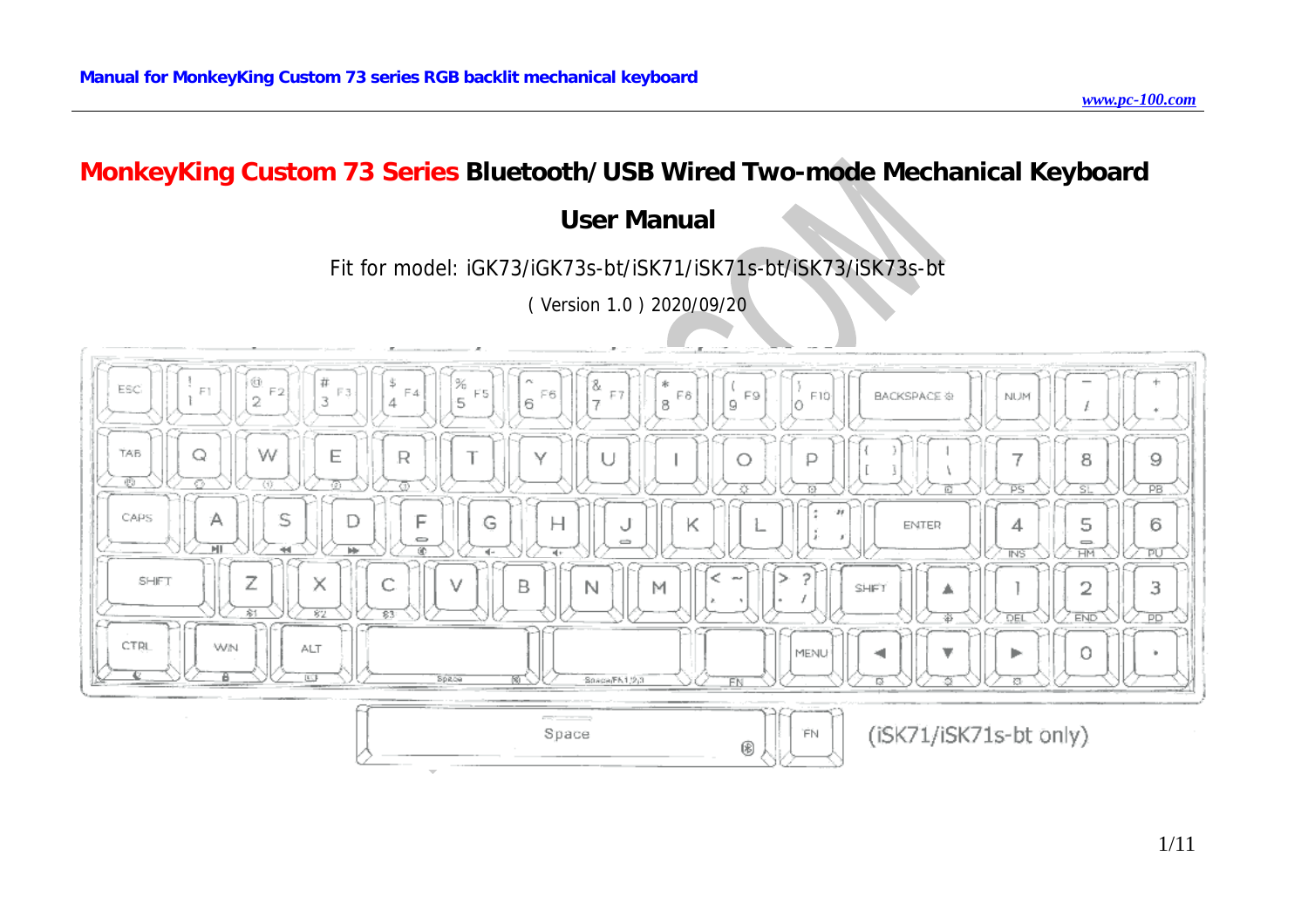#### **Features:**

- 1) Anti-ghosting for all keys. RGB real color LED back light (16.8M colors)
- *2)* All keys are user-defined (except Fn-combined hot keys) in 1 online mode and 3 onboard modes(also-called
	- "layers") by driver software .
- 3) Each LED light (except "Fn" key) can be set to any color separately by driver software.
- 4) Compatibility: WIN 2000/WIN XP/WIN VISTA/WIN7/WIN 8/WIN 10/MAC OS
- 5) Support all kinds of motherboard BIOS settings
- 6) Power-on default back light effect (keys are turned on in white color light one-by-one and all keys' lights are on finally, then recover to the LED lights' status of last shutdown)
- 7) Configuration file can be saved in built-in memory on PCB (on-board memory).
- 8) Power-saving mode, mechanical keyboard's back light goes out when the computer is shutdown or is on standby status.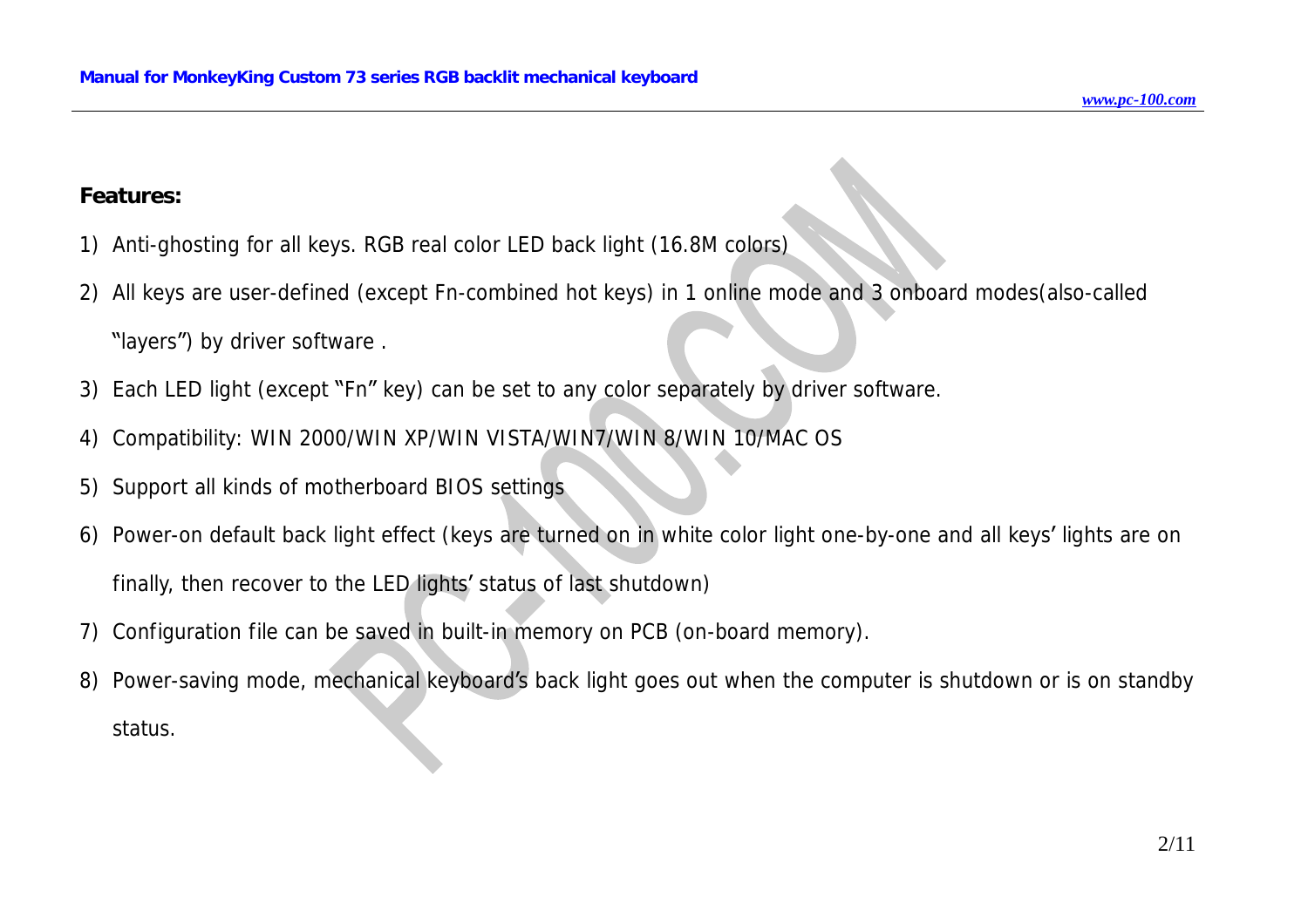9) Work in 2 communication modes. (only for Bluetooth / USB wired two-mode keyboard)

Bluetooth mode: The keyboard may be paired with 3 Bluetooth devices and memorize them.

USB-wired mode: USB-Type C connection port. ( USB to PC and type C to keyboard).

Functional Keys (Fn combined keys) in standard mode (Standard layer, refer to the layout image on the top)

*Fn* : It means the following when this key is pressed.

To turn on the mode (layer) instruction key light in white color ( 5 status. Q: Online mode, W: Onboard mode 1, E: Onboard mode 2, R: Onboard mode 3, no light on these 4 Keys: standard mode.). This function is for users to know current working mode of the keyboard.

 Press Fn and release it to turn on the communication mode instruction key light. (light twinkle in blue on "Z", "X" or "C" means working with Bluetooth device 1, Bluetooth device 2 or Bluetooth device 3, while no light on these 3 keys means working in USB wired mode ) - (This function is only for Bluetooth / USB wired two-mode keyboard) (\*Double Click Fn to light on its LED white, Fn function is hold. Click Fn again to escape from holding status.) *Fn*  $+$   $7/$ } = To play the predefined backlit effects(spectral cycle, all on, color breathing, rain drops, cross running) on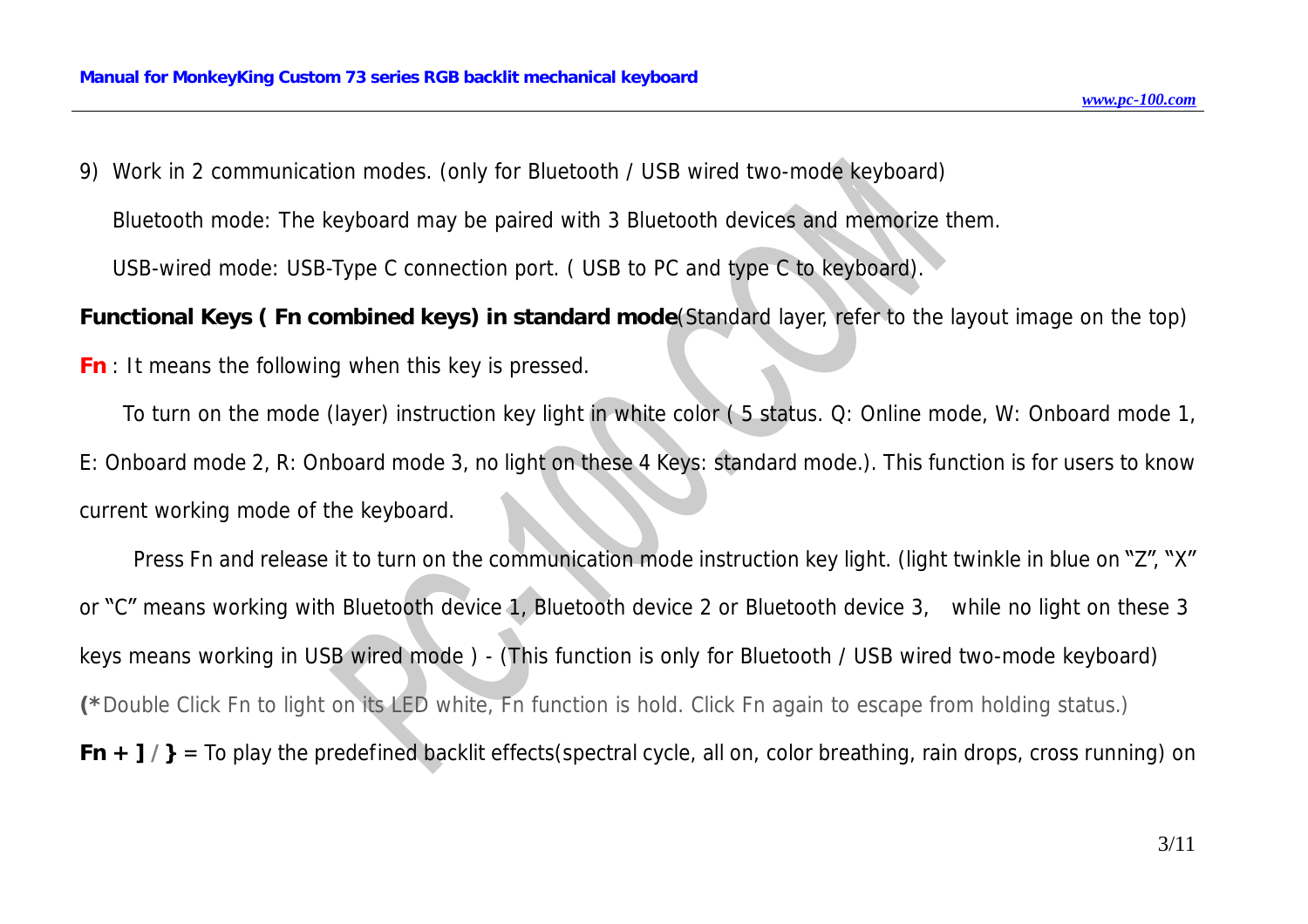mechanical keyboard, there are some related light options in driver. Press this combined keys to change backlit effects alternately.

*FN + [/{* = To play the responding light effects (single light, running light, ripple, music lights), press this combined keys to change responding light effects alternately.

*Fn* +  $\frac{1}{4}$  = To pause/play backlit bright effect.

 $Fn + \leftarrow$  = To reduce playing speed of the backlit effect.

- *Fn*  $\div$   $\div$  = To increase playing speed of the backlit effect.
- $Fn + \downarrow$  = To reduce brightness of the backlit effect.
- *Fn*  $+$   $\uparrow$  = To increase brightness of the backlit effect.
- *Fn + Backspace =* To turn off/on the back light.

*Fn + Alt*(Left) = To switch on/off back, side backlight; Low voltage & charging status indicator on/off

*Fn*  $+$  *Ctrl* (Left) = Adjust keyboard's sleeping time. 10 steps of sleeping time which instructed by "1" ~"9" and "0" keys turning on white while Fn key were pressed. "1"~"9" keys are responding to sleeping time of 5min,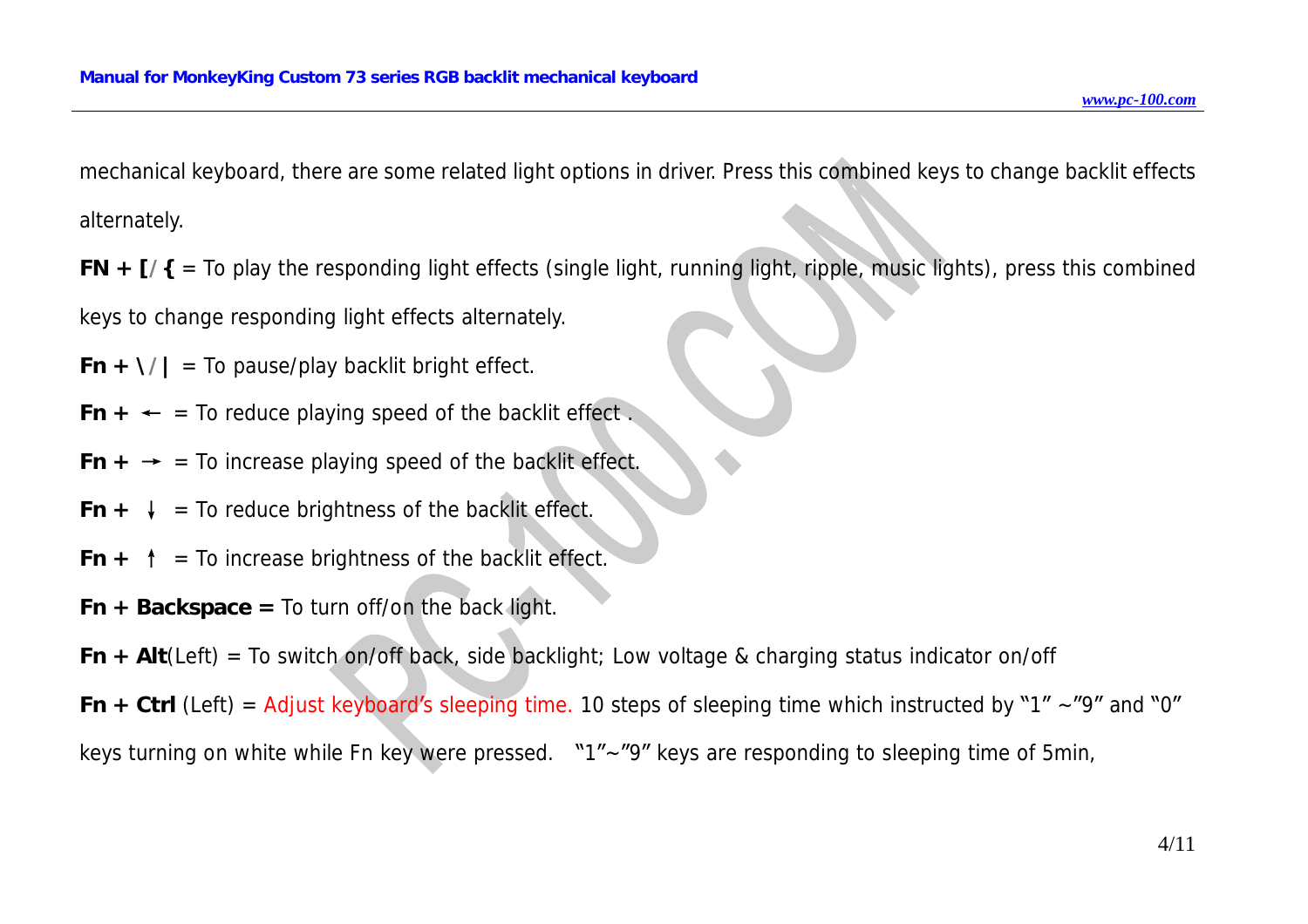10min,…45min and "0" means "no sleeping" .

**Standard mode:** 

*Fn + 1* = F1 *Fn + 2* = F2 *Fn + 3* = F3 *Fn + 4* = F4 *Fn + 5* = F5 *Fn + 6* = F6

*Fn + 7* = F7 *Fn + 8* = F8 *Fn + 9* = F9 *Fn + 0* = F10

- $Fn + = \angle$   $Fn + + = *$   $Fn + [-]$   $Fn + shift + [-]$   $Fn + = \angle$ *Fn* +**shift** + *;= " Fn* + *,= ` Fn* + **shift** +*,= ~ Fn* + *.= / Fn* + **shift** +*.= ?*
- *Fn* + num 1 = Delete *Fn* + num 2 = End *Fn* + num 3 = Page Down *Fn* + num 4 = Ins *Fn* + num 5 = Home  $Fn + num6 = Page Up$   $Fn + num7 = PrtSc$   $Fn + num8 = ScrLk$   $Fn + num9 = PB$   $Fn + num0 = Fn + num =$  =  $Fn + shift + numO = -Fn + shift + num = +$

 $Fn + WIN = Win Lock/Open (Win key is unlocked by default, WINLOCK key's light is always on in red when locked)$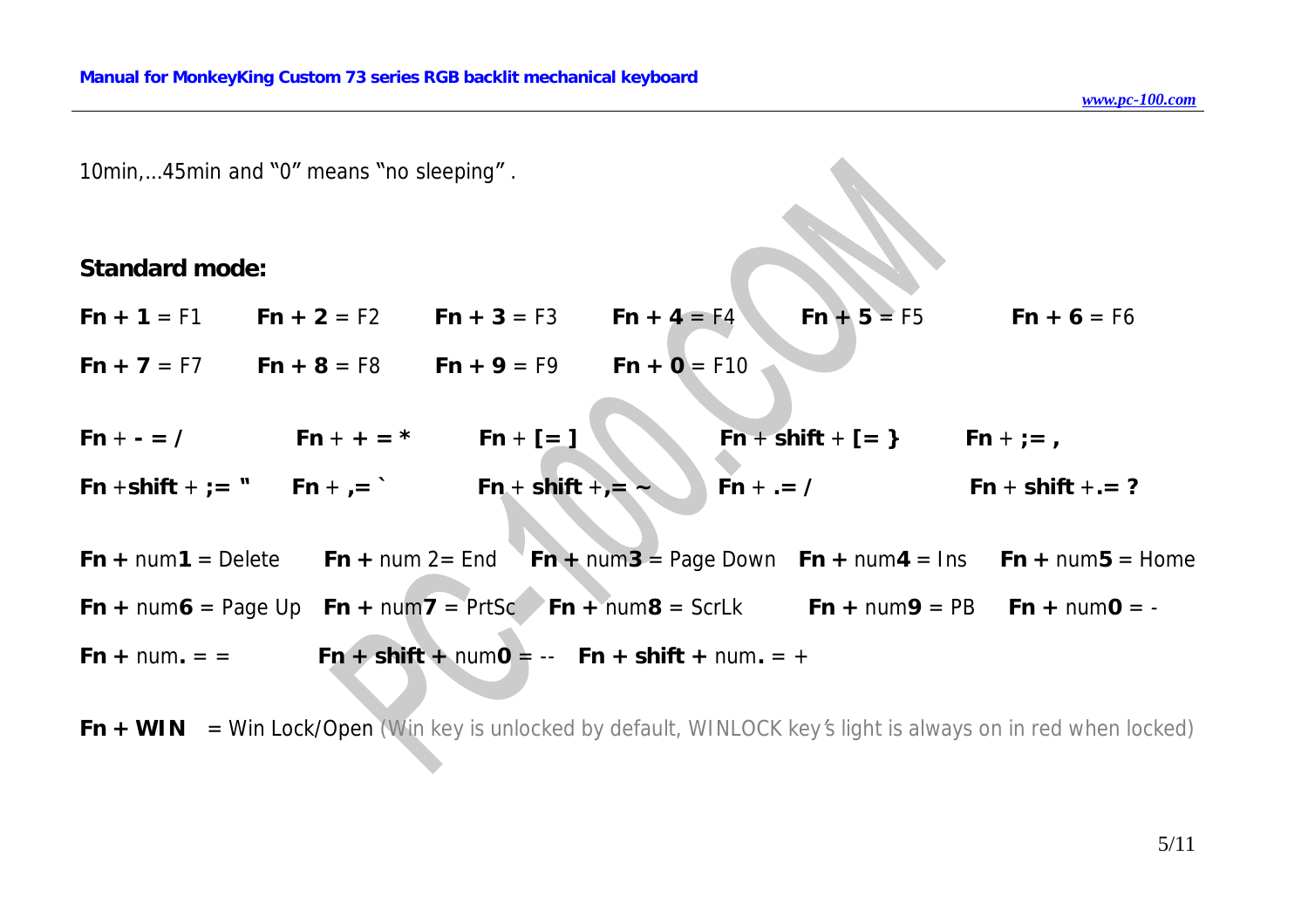#### **Multimedia functional keys:**

| $Fn + A = Pause/Play$ | $Fn + S = Prev$ .   | $Fn + D = Next$     |
|-----------------------|---------------------|---------------------|
| $Fn + F =$ Mute       | $Fn + G =$ Volume - | $Fn + H =$ Volume + |

## **Layer related functional keys:**

- $Fn + Q$  = To turn on/off Online mode (driver mode)
- $Fn + W$  = To turn on/off Onboard mode 1 (layer 1/Fn1)
- $Fn + E = To turn on/off Onboard mode 2 (layer 2/Fn2)$
- $Fn + R$  = To turn on/off Onboard mode 3 (layer 3/Fn3)

#### *User-defined modes (5 status):*

1. Standard mode: Standard mode, all keys can't be user-defined. But user can customize your own personality *keyboard by the following 4 modes. Onboard mode 1/2/3 is strongly recommended. (Note: in the custom modes,*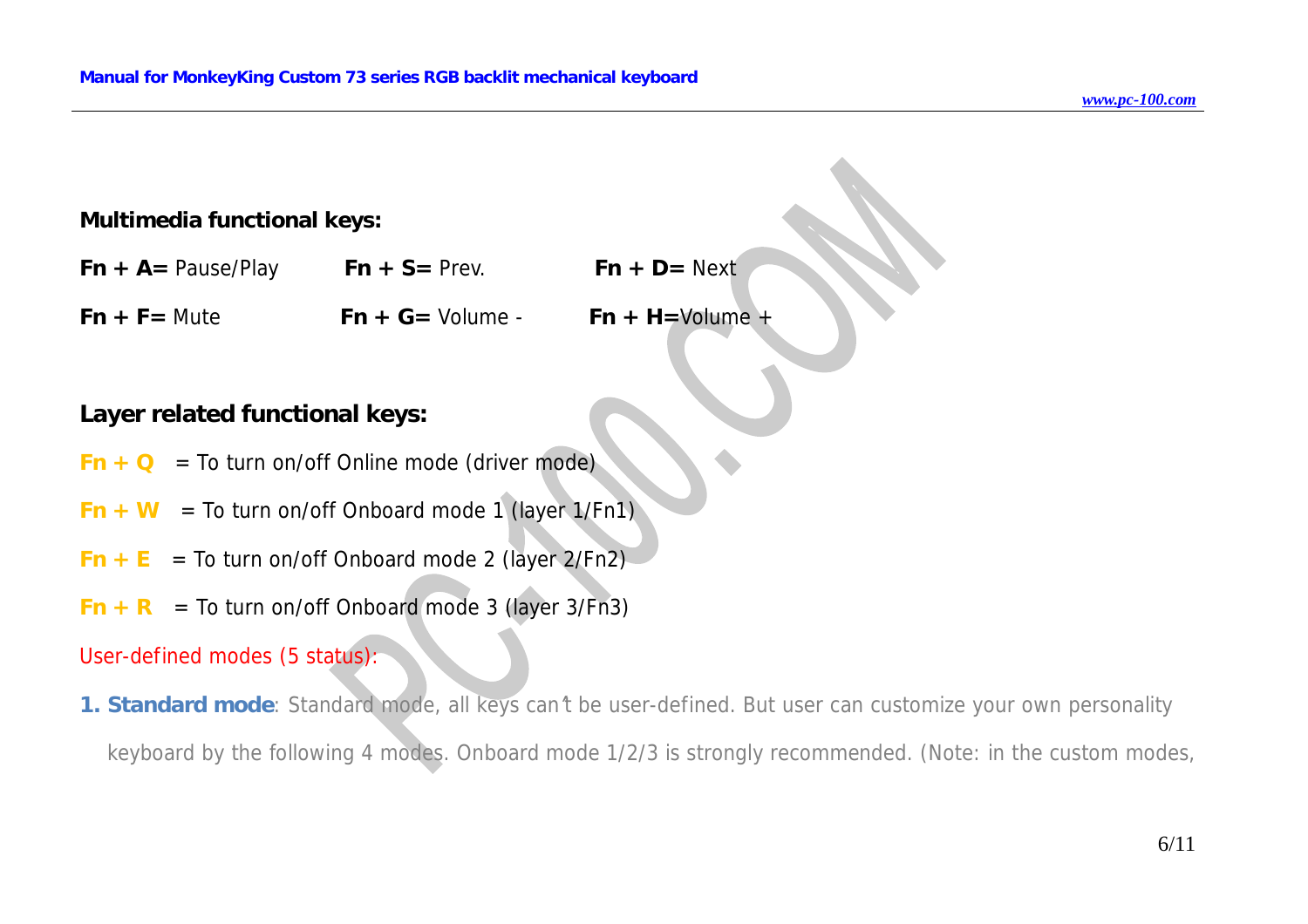except FN key, all other keys can be redefined. Some of the FN  $+$  "x" combined functions also can be modified, except the backlight, Bluetooth and system control. FN key can't be moved, but user can define your own *FN1/FN2/FN3 at any other key on the keyboard in the custom modes.)* 

- 2. FN + Q (Driver mode): FN + Q is the driver mode layer, Q key's LED lights in white, some special functions (For example: You may assign a macro of more than 32 bytes to a key in the driver mode while it is unavailable in those onboard mode layer) and backlights can be set in this mode. Pay attention: You must keep the driver software *running and the keyboard connecting with it. Press FN + Q again, back to the standard mode.*
- 3. FN + W (Onboard mode 1, Layer 1 / Fn 1): FN + W, onboard mode layer 1, W key's LED lights in white, the keyboard works in the custom keys' functions and user can modify the keys' functions and macro settings by the driver software. These settings can be downloaded and saved to the keyboard (Note: after this, these user-defined settings can be memorized by the keyboard, next time, user can use them directly, no need to run and connect the keyboard to the driver software.) The reference setting: multifunctional reuse settings of the space bar, click for the regular space function, Space + other key's combination to call this key's pre-setting function on the onboard mode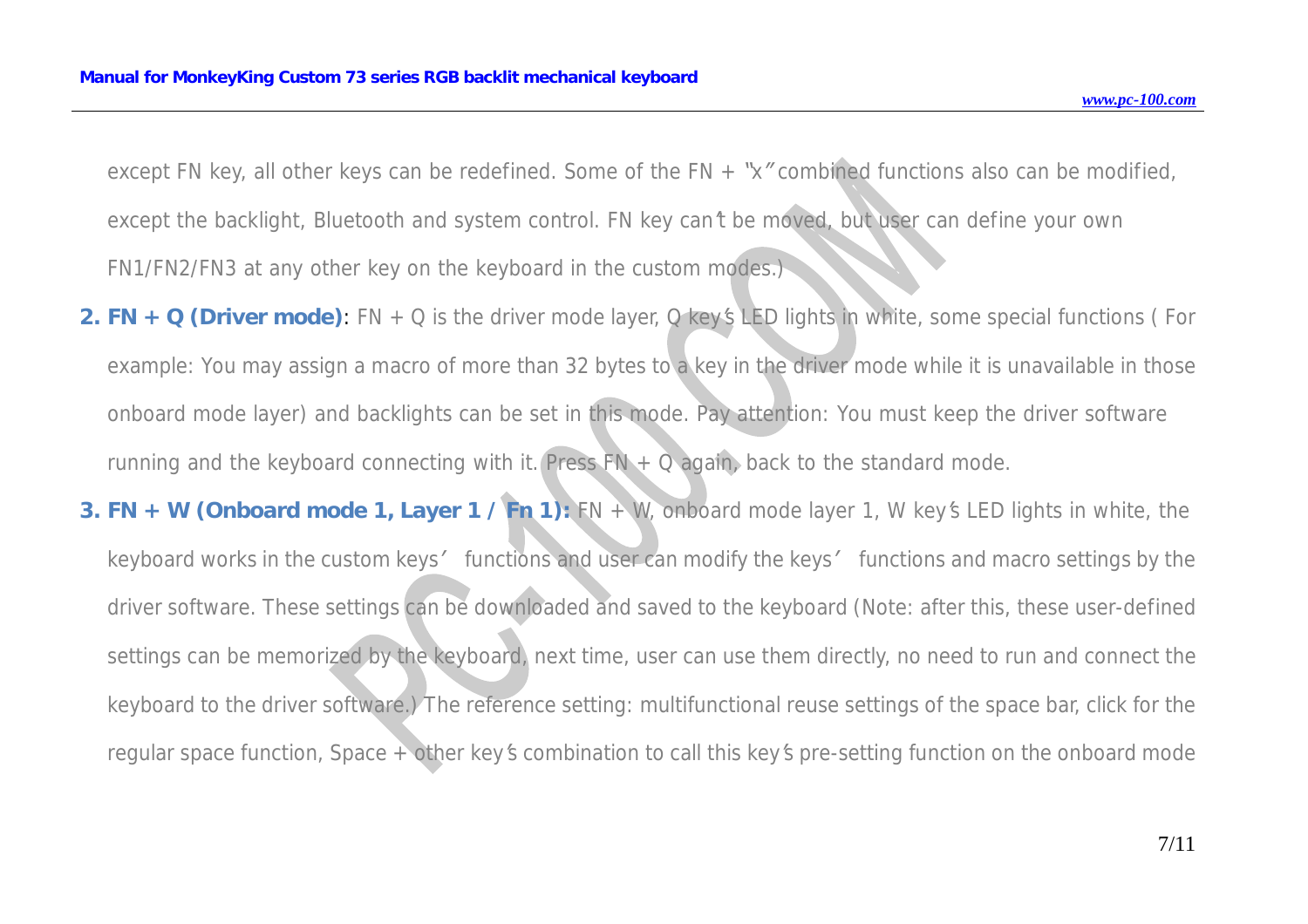*layer 3. Press FN + W again, back to the standard mode.* 

- 4. FN + E (Onboard mode 2, Layer 2/ Fn 2): FN + E, onboard mode layer 2, E key's LED lights in white. The reference setting: keyboard of MAC OS, the "control, option, command" key will be in the original position. Of course, user can modify the settings by the driver software, download and save these settings to the keyboard. (Note: after this, these MAC' function settings can be memorized by the keyboard, next time, user can use them *directly, no need to run and connect the keyboard to the driver software.)*
- 5. FN + R (Onboard mode 3, Layer 3/Fn 3):  $FN + R$ : onboard mode layer 3, R key's LED lights in white. The reference settings: Some special function keys, or combination keys, or macro keys, these setting at this mode can be called by the key FN3 in Layer1 & Layer2. Of course, same as Layer1 & Layer2, all these settings can be modified by the user and saved to the keyboard. Next time, user can use them directly, no need to run and connect *the keyboard to the driver software. Press FN + R again, back to the standard mode.*

### **Bluetooth related functional keys:** (only for Bluetooth / USB wired two-mode keyboard)

*Fn + Space* = Bluetooth On/OFF. Shift to USB-wired communication mode or shift to communicating with the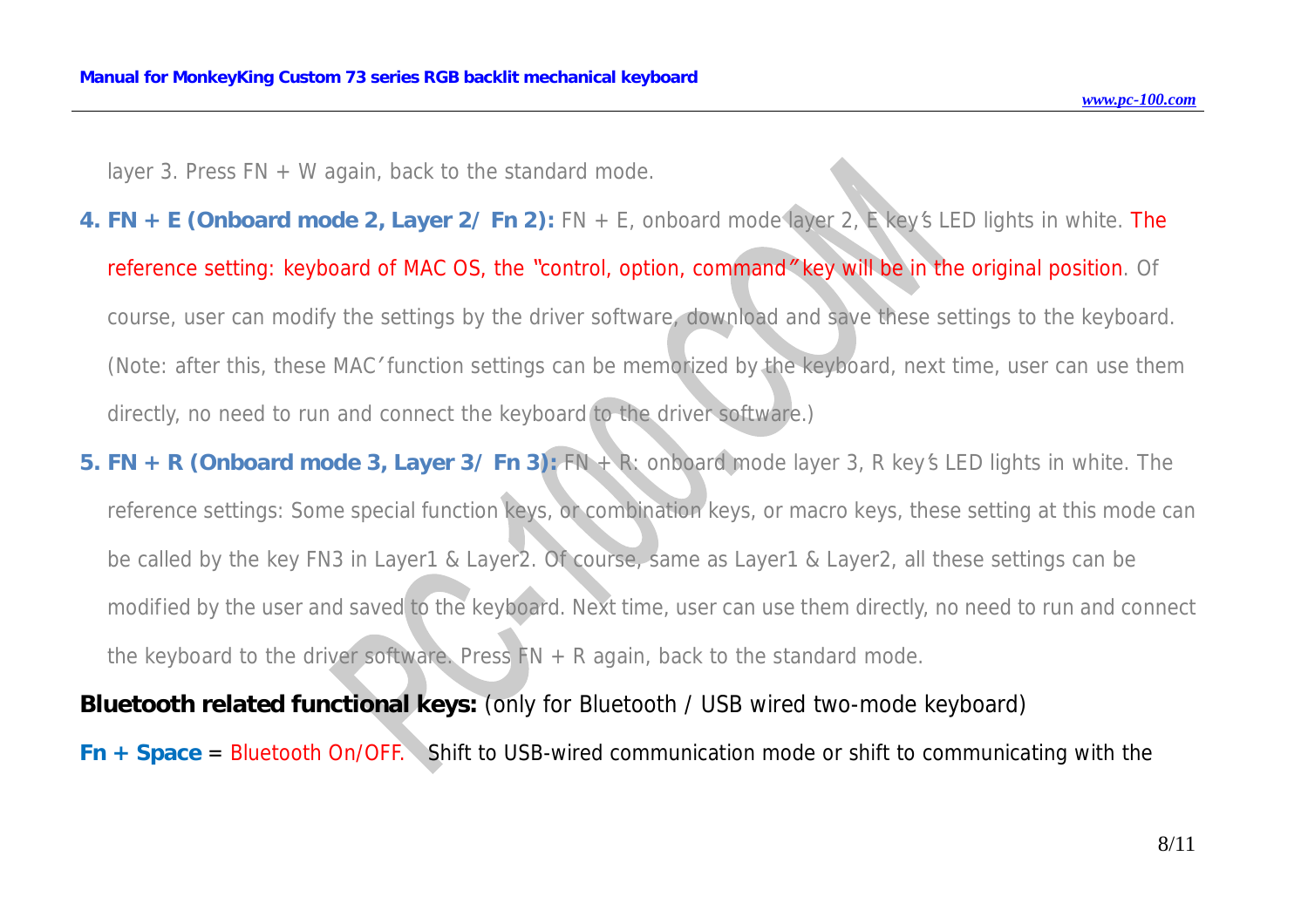Bluetooth device last time.

*Fn + Z* = Long press to twinkle "Z" (twinkle between red and green) waiting for pairing with Bluetooth device 1.

Short press to connect to Bluetooth device 1 or stop communicating with Bluetooth device 1(twinkling blue light on "Z" for 20 Sec.).

*Fn*  $+$  *X* = Long press to twinkle "X" (twinkle between red and green) waiting for pairing with Bluetooth device 2.

Short press to connect to Bluetooth device 2 or stop communicating with Bluetooth device 2 (twinkling blue light on "X" for 20 Sec.).

*Fn + C* = Long press to twinkle "C" (twinkle between red and green) waiting for pairing with Bluetooth device 3.

Short press to connect to Bluetooth device 3 or stop communicating with Bluetooth device 3 (twinkling blue light on "C" for 20 Sec.).

\*Tips: If the Bluetooth paring is timed out or failed, please re-pair. If the Bluetooth pairing is successful on the device, but the keyboard still can't work, please delete the keyboard in the Bluetooth list of the device, then pair *again.*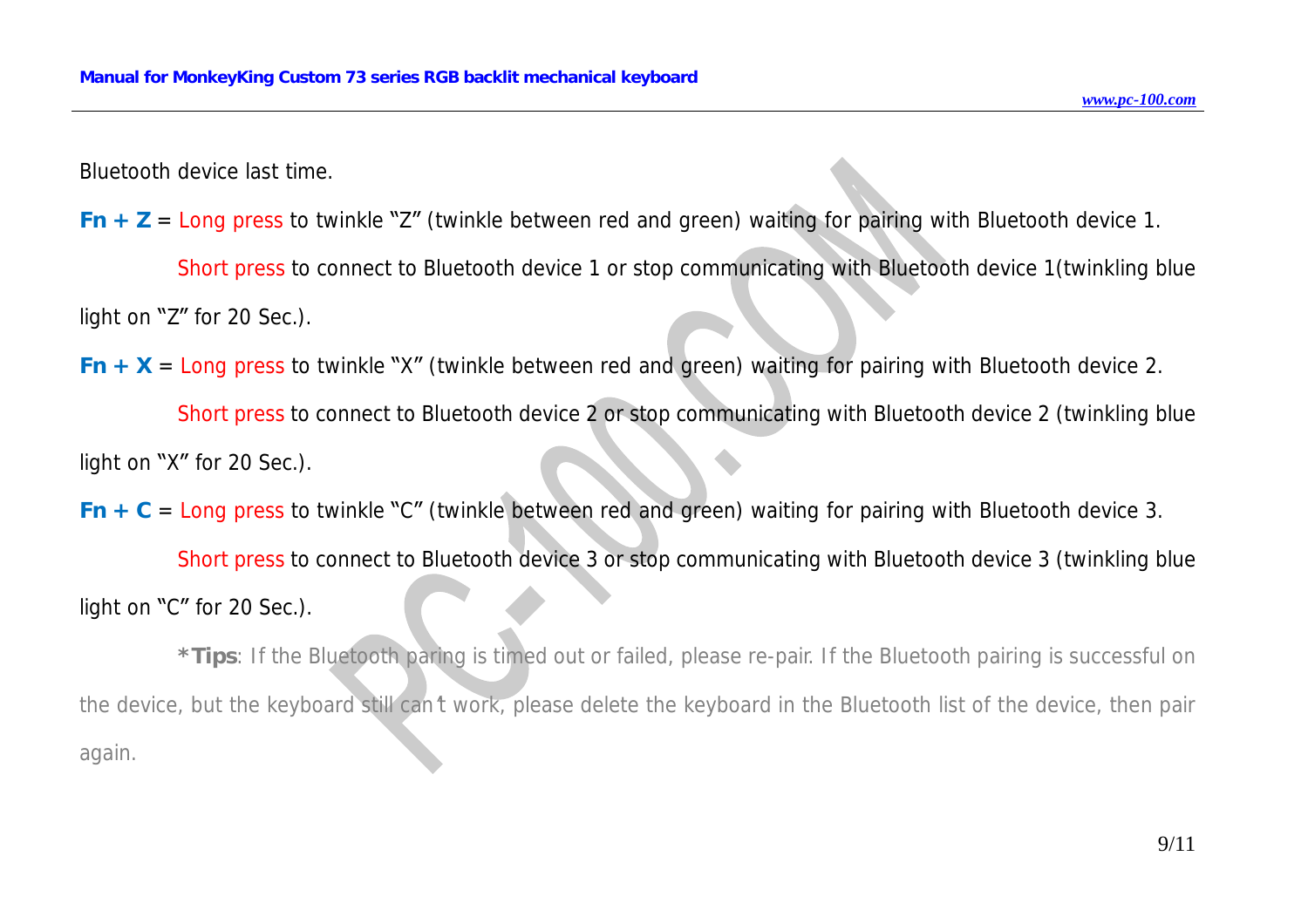*Fn + Tab* = Long press for more than 3 seconds to switch on or switch off the keyboard. *(\*The keyboard will be* 

switched on and enter the status before last switch-off when connect with a working PC's USB port.)

#### **Parameters**

**Product model:** iGK73/iGK73s-bt/iSK71/iSK71s-bt/iSK73/iSK73s-bt

**Interface:** USB Type-C for USB wired keyboard; USB Type-C /Bluetooth for two-mode keyboard

**Built-in battery:** 3.7V/1900mAh rechargeable lithium battery (only for Bluetooth /USB wired two-mode keyboard)

**Backlight:** definable RGB light **Power:** 5V, 380mA

**Mechanical switch**: hot swap MX & MX-compatible switch for iGK73/iGK73s-bt; hot swap optical switch for

iSK71/iSK71s-bt/iSK73/iSK73s-bt

**For more settings about functions and light effects, please visit our official website link**  <http://www.pc-100.com/downloads-mechanical-keyboard/software-manual/> to download the driver software.